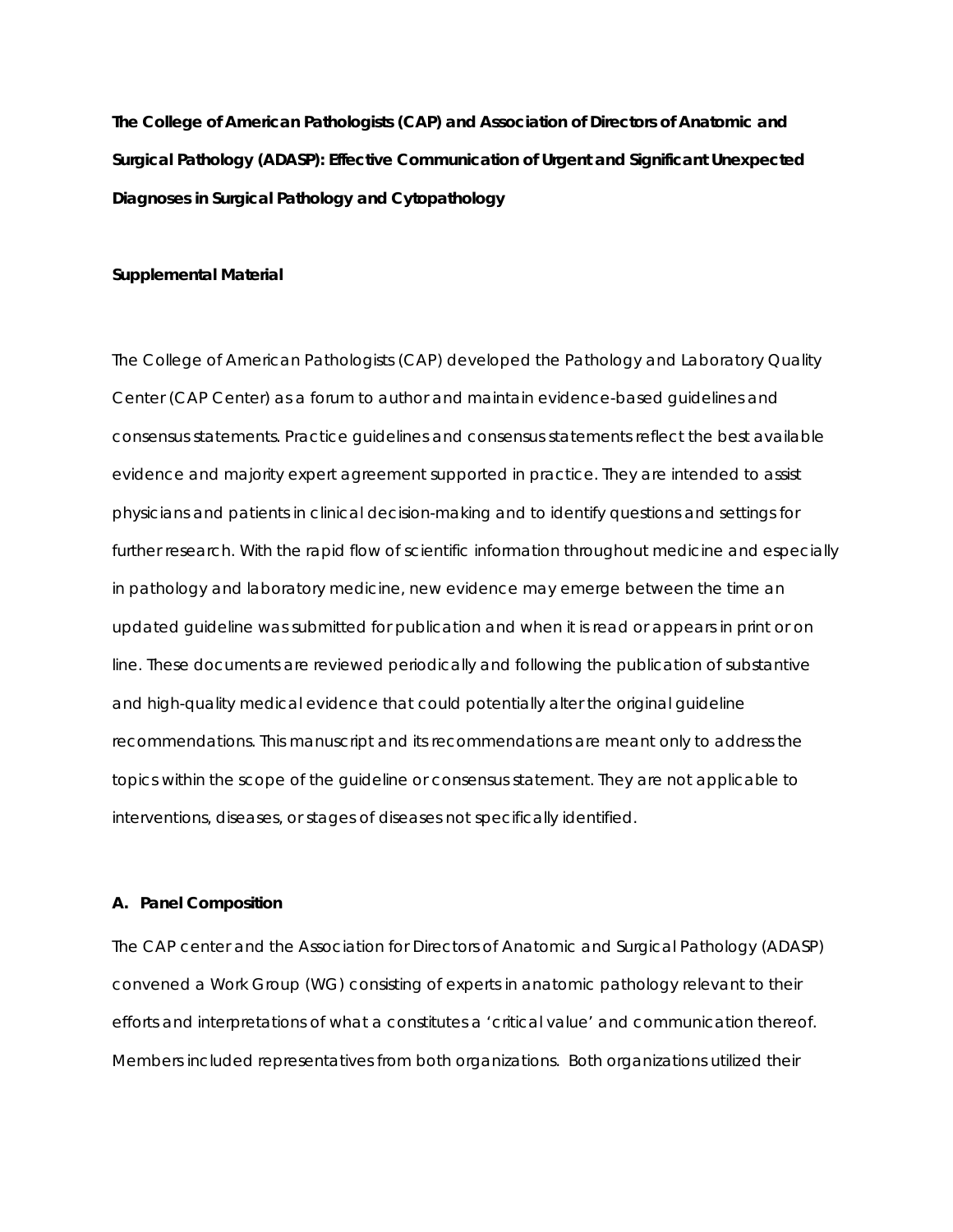respective organization's approval processes in formal review and appointment of the project, chair and work group members.

# **B. Management of Conflict of Interest (COI)**

All members of the WG complied with the CAP conflicts of interest policy, dated April 2010, which required disclosure of financial or other interests that may have an actual, potential or apparent conflict. No authors had any conflicts to disclose. The CAP Center uses the following criteria:

Nominees who have the following conflicts may be excused from the panel:

- a. Stock or equity interest in a commercial entity that would likely be affected by the guideline or white paper
- b. Royalties or licensing fees from products that would likely be affected by the guideline or white paper
- c. Employee of a commercial entity that would likely be affected by the guideline or white paper

Nominees who have the following potentially manageable direct conflicts may be appointed to the panel:

- a. Patents for products covered by the guideline or white paper
- b. Member of an advisory board of a commercial entity that would be affected by the guideline or white paper
- c. Payments to cover costs of clinical trials, including travel expenses associated directly with the trial
- d. Reimbursement from commercial entity for travel to scientific or educational meetings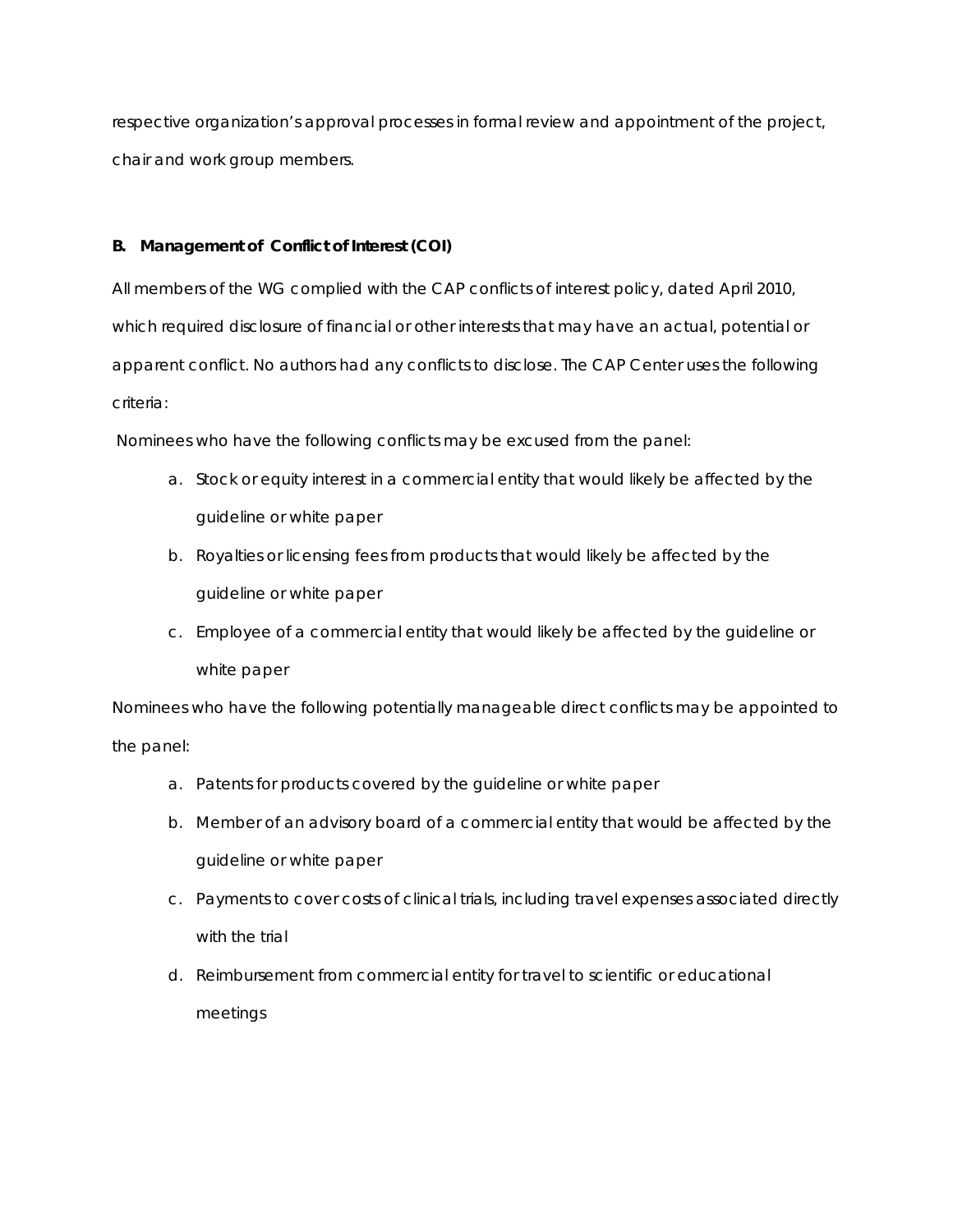All WG members were required to disclose new conflicts continuously and throughout the entire project's timeline. ADASP and the CAP Center covered the cost of developing this project in equal parts.

# **C. Evidence –**

## 1. **Information Sources and Search**

We conducted a computerized search during the period of May 2010 to February 2011of the following electronic databases: OVID MEDLINE, CSA Illumina Conference Papers Index, Google Scholar, and the College of American Pathologist's *Archives of Pathology and Laboratory Medicine*, for English language only articles from 1990 through February 2011. All study designs and publication types were included. The search utilized the following terms:

- Anatomic pathology OR Surgical pathology OR Cytopathology OR Radiology OR **Cardiology**
- (Critical OR Significant OR unexpected) AND (values OR diagnosis OR results)

Reference lists from identified articles were scrutinized for articles not identified in the above search.

The scope of the project was defined as:

- o To devise sound communication strategies for urgent or significant unexpected findings in anatomic pathology
- o To review other communication efforts of "critical" values in comparable clinical settings such as clinical pathology, cardiology or radiology

# 2. **Study Selection**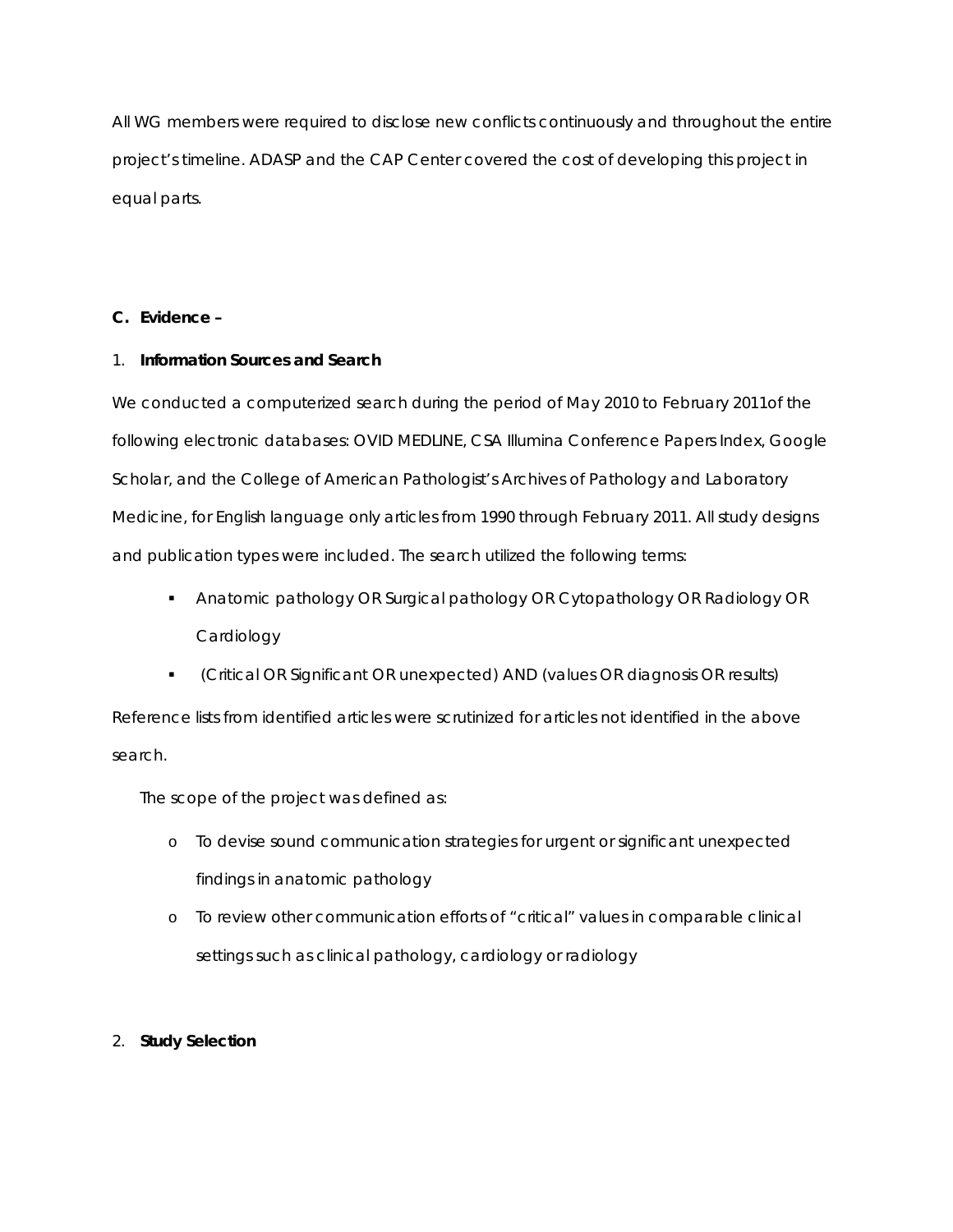128 studies met the search term requirements (see Appendix A). Each study underwent an inclusion-exclusion, independent review conducted by one co-chair and one WG member with a third member referee utilized when chair/WG member review did not achieve unanimous agreement on inclusion/exclusion. Studies were selected for full text review based upon the following criteria: (1) the title/abstract referred to pathology (except autopsy or forensic-exclusions), cardiology or radiology (2) the terms critical, panic values, urgent, significant unexpected (or implied) and (3) communication or reporting (or implied) were in the title or abstract. Studies that did not address the scope of the project were also excluded. The initial title/abstract review eliminated 24 studies. Dual independent WG members reviewed the remaining 104 articles in full with the following criteria:

Does this article pertain to the scope of our white paper?

- 1. No, discard article
- 2. Yes:
	- o Does this article address or contribute to the scope?
		- Directly =  $2$
		- Partially= 1
	- o Does this article?
		- Provide *consensus recommendations* by an authoritative organization  $= 3$
		- Represent *results* of a single institutional review of experience = 2
		- Classify as an *editorial* or represent *opinion* of a single group = 1

Composite scoring by both reviewers to include the article for grading by the methodologist was determined as eight or above. The WG members unanimously eliminated nine articles from the full text review and the chair eliminated 38 for discordance. Eighteen articles received a strong enough score to be considered for review by the contracted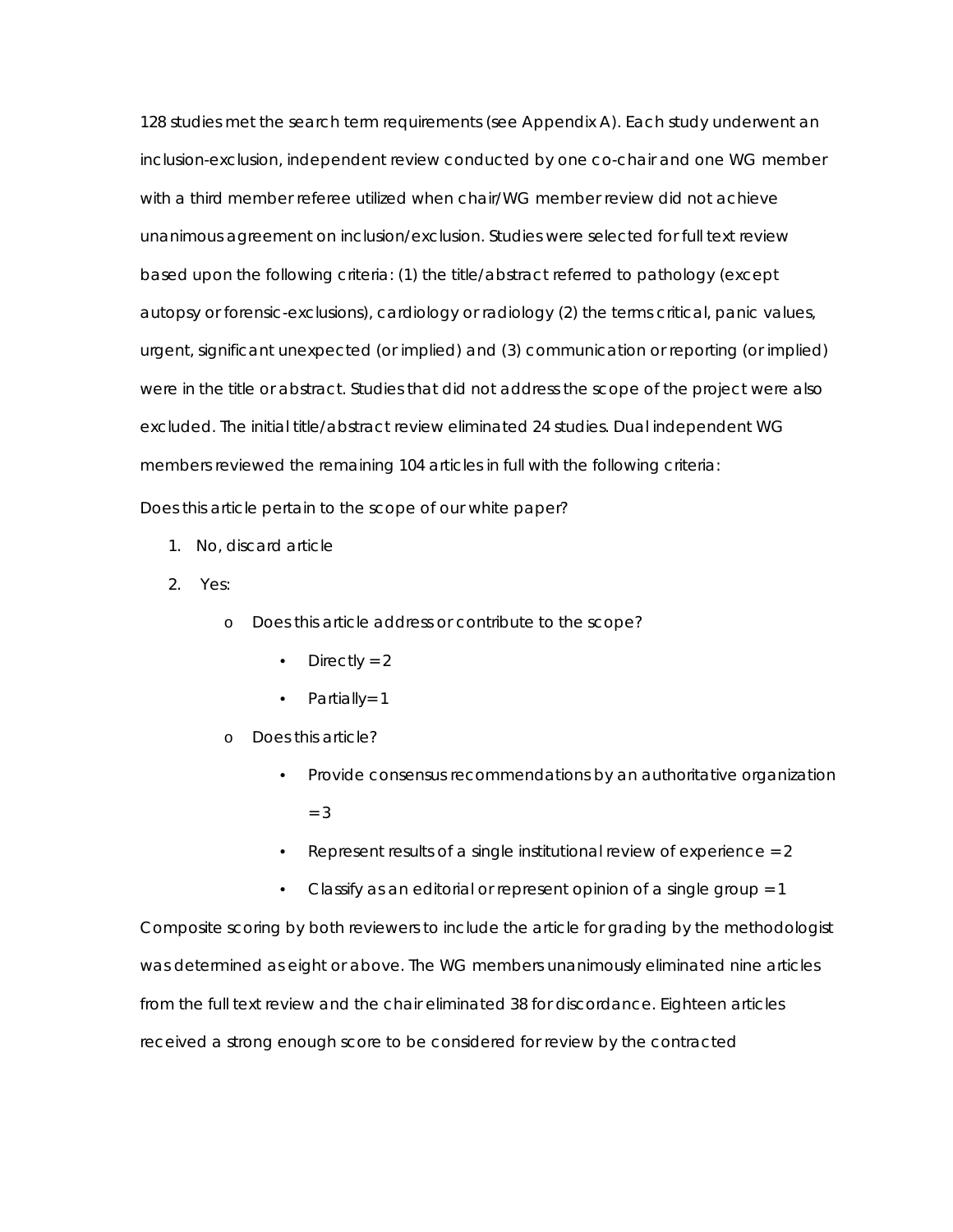methodologist. The remaining relevant articles were available as discussion or background references1.

From 18 studies, eight studies were included and 10 studies were excluded. Another study (Coffin et al 2007)2 suggested by the experts (but only scored a 7 on the original review) was included, making a total of 9 studies. Of these studies, one was a randomized controlled trial, two were Time Series, and six were on Survey of laboratories, pathologists or physicians. The inclusion and exclusion of the studies and the different reasons of exclusion are listed in Table 1.

| Study                          | Type of study/     | Include                  | Exclude                  | <b>Reasons of exclusion</b> |
|--------------------------------|--------------------|--------------------------|--------------------------|-----------------------------|
|                                | Design             |                          |                          |                             |
| Coffin 2007 <sup>2</sup>       | Survey             | Yes                      |                          |                             |
| Clayton 2006 <sup>3</sup>      | Survey             | $\overline{\phantom{a}}$ | Yes                      | Abstract, Duplicate of      |
|                                |                    |                          |                          | Pereira 200610              |
| Hanna 2005 <sup>4</sup>        | Recommendations    | $\overline{\phantom{a}}$ | Yes                      | Recommendations             |
| <b>Huang 2009</b> <sup>5</sup> | <b>Time Series</b> | Yes                      | $\overline{\phantom{a}}$ |                             |
| Kuperman                       | Randomized         | Yes                      | $\overline{\phantom{a}}$ |                             |
| 19996                          | controlled trial   |                          |                          |                             |
| Myers 20107                    | Slides             | $\mathbf{r}$             | Yes                      | Not a study                 |
| Nakhleh 20098                  | Survey             | Yes                      | $\overline{\phantom{a}}$ |                             |
| Pereira 2008 <sup>9</sup>      | Survey             | Yes                      | $\overline{\phantom{a}}$ |                             |
| Pereira 2006 <sup>10</sup>     | Survey             | Yes                      | $\overline{\phantom{a}}$ |                             |
| Pereira 200411                 | Survey             | Yes                      | $\overline{\phantom{a}}$ |                             |
| Pereira 2008 <sup>9</sup>      | Survey             | $\overline{a}$           | Yes                      | Abstract, Duplicate of      |

## **Table 1: Study Selection for Effective Communication**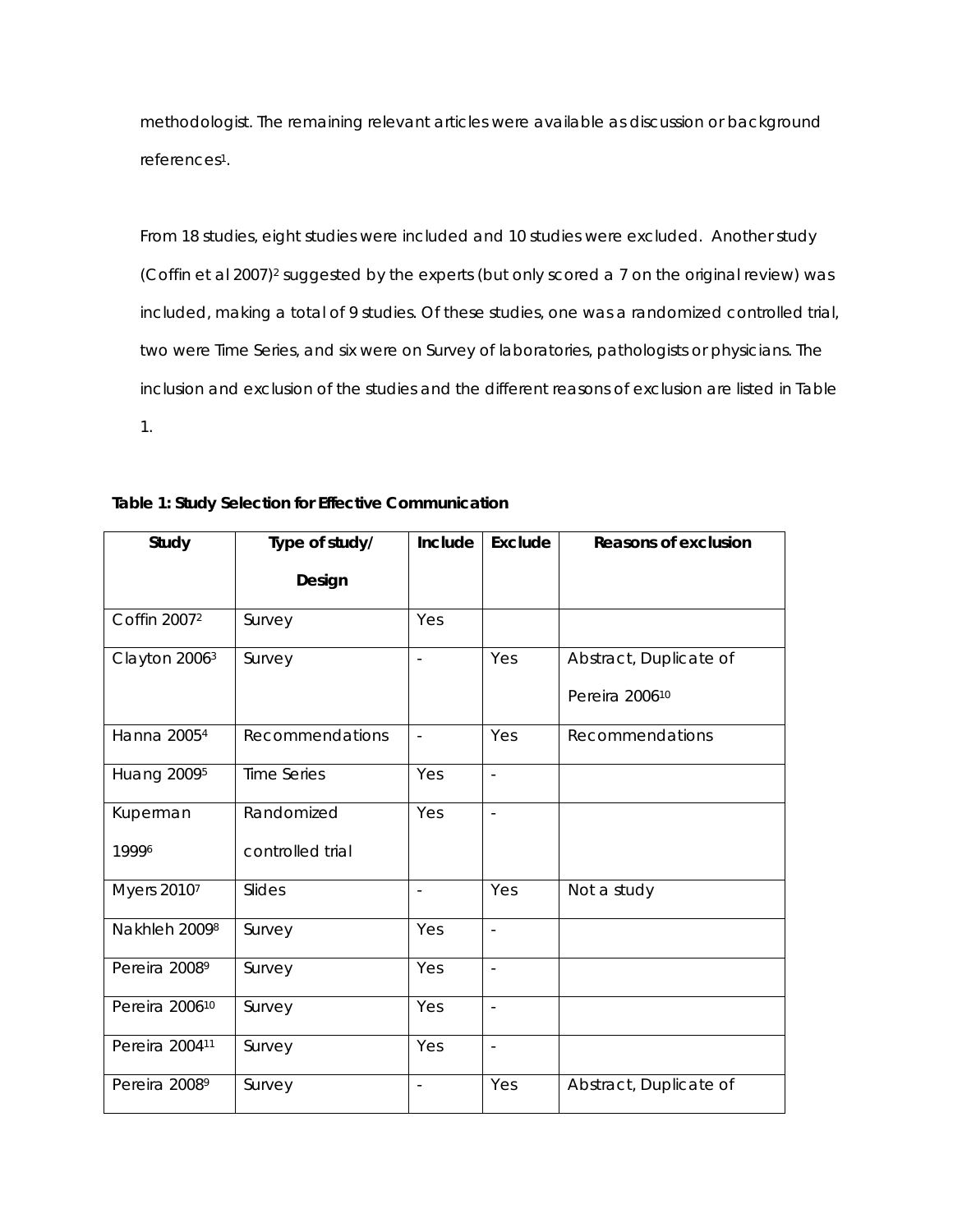|                           |                 |                          |                          | Pereira 20089   |
|---------------------------|-----------------|--------------------------|--------------------------|-----------------|
| Piva 2010 <sup>12</sup>   | Letter          | $\overline{\phantom{a}}$ | Yes                      | Letter          |
| Sarewitz 200913           | Editorial       | $\overline{\phantom{a}}$ | Yes                      | Editorial       |
| Silverman                 | Special article | $\sim$                   | Yes                      | Review          |
| 200614                    |                 |                          |                          |                 |
| Steindel 199415           | Lab values      | $\overline{\phantom{a}}$ | Yes                      | Lab values      |
| Tazelaar <sup>16</sup>    | Survey          | $\overline{\phantom{a}}$ | Yes                      | Abstract        |
| The Joint                 | Recommendations | $\overline{\phantom{a}}$ | Yes                      | Recommendations |
| Commission                |                 |                          |                          |                 |
| report 2010 <sup>17</sup> |                 |                          |                          |                 |
| Wager 200718              | Time Series     | Yes                      | $\overline{\phantom{a}}$ |                 |
| Wager 2007 <sup>19</sup>  | Survey          | Yes                      | $\blacksquare$           |                 |

The scientific quality of randomized controlled trial data was assessed using the SIGN 50 instrument (Scottish Intercollegiate Guidelines Network, Edinburgh) and its quality was poor (Table 2). The scientific quality of Time Series data was measured using the Ramsay et al. instrument and the quality of both studies were good (Table 3); however, both Time Series studies lacked comparative control groups.

Nine studies underwent data extraction to capture evidence in support of the recommendations. Each study was assessed for strength of evidence, which consists of level of evidence, quantity, size of the effect, statistical precision and, quality assessment (risk of bias) of included studies. Also taken into account were the study components of consistency, clinical impact, generalizability, and applicability to anatomic pathology when determining the strength of evidence score for individual studies. The studies individual components' scores,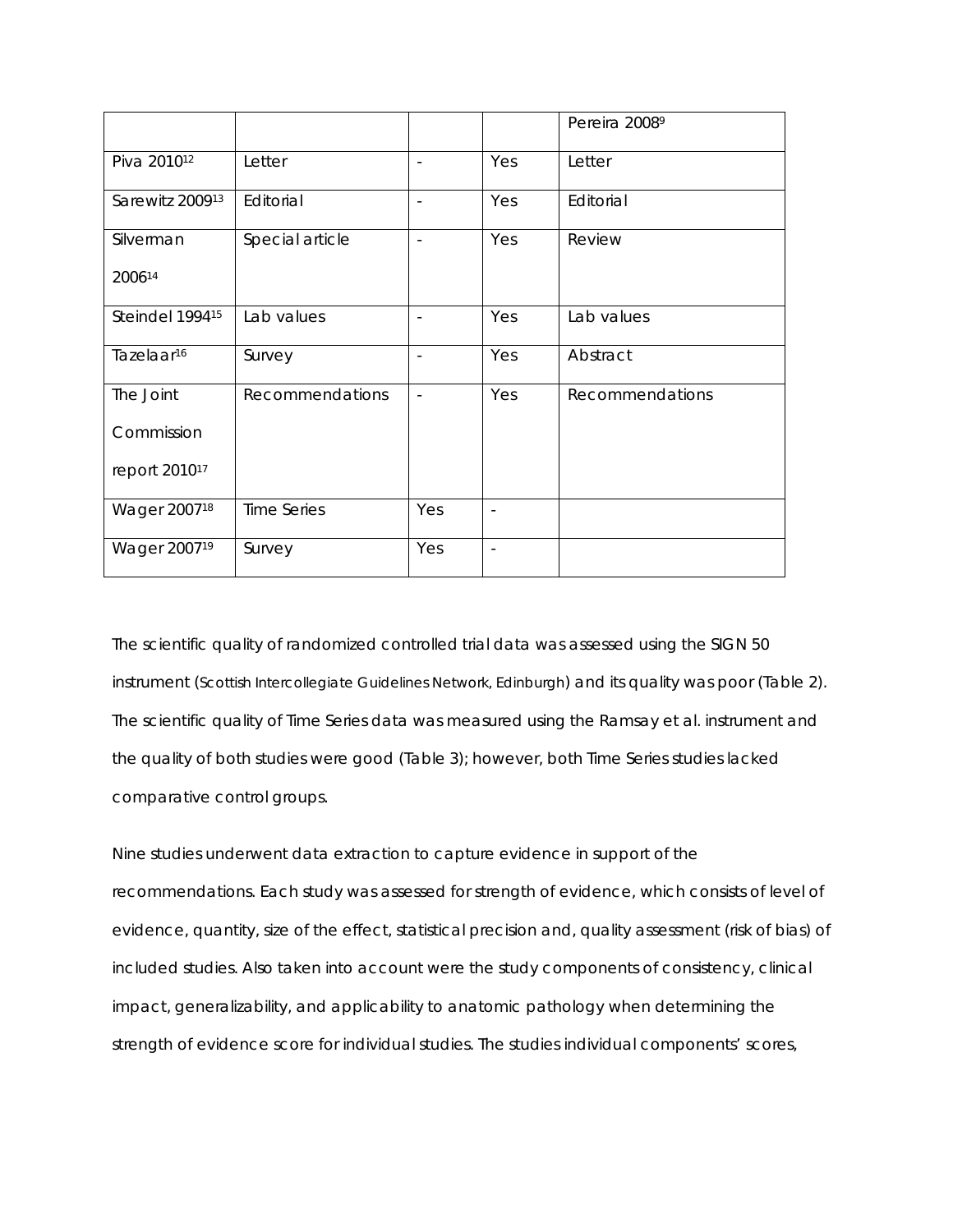derived at from predetermined criteria, generated the overall grade for the strength of evidence (Tables 4, 5, 6).

| Section |                                                                                                                                                 |                         |
|---------|-------------------------------------------------------------------------------------------------------------------------------------------------|-------------------------|
| Number  | Internal Validity: In A Well Conducted Randomized Control Trial                                                                                 | et al 1999 <sup>6</sup> |
| 1.1     | The study addresses an appropriate and clearly focused question.                                                                                | Yes                     |
| 1.2     | The assignment of subjects to treatment groups is randomized                                                                                    | <b>No</b>               |
| 1.3     | An adequate concealment method is used                                                                                                          | <b>No</b>               |
| 1.4     | Subjects and investigators are kept 'blind' about treatment allocation                                                                          | <b>No</b>               |
| 1.5     | The treatment and control groups are similar at the start of the trial                                                                          | <b>No</b>               |
| 1.6     | The only difference between groups is the treatment under investigation                                                                         | Yes                     |
| 1.7     | All relevant outcomes are measured in a standard, valid and reliable<br>way                                                                     | Yes                     |
| 1.8     | What percentage of the individuals or clusters recruited into each<br>treatment arm of the study dropped out before the study was<br>completed? | <b>No</b>               |
| 1.9     | All the subjects are analyzed in the groups to which they were randomly<br>allocated (often referred to as intention to treat analysis)         | <b>No</b>               |
| 1.10    | Where the study is carried out at more than one site, results are<br>comparable for all sites                                                   | <b>NA</b>               |
|         | <b>Overall Assessment Of The Study</b>                                                                                                          |                         |
| 2.1     | How well was the study done to minimize bias? Code ++, +, or -                                                                                  | Poor                    |

# **Table 2: Quality Assessment of Randomized Controlled Trial**

++ All or most of the criteria have been fulfilled. Where they have not been fulfilled the conclusions of the study or review are thought very unlikely to alter.

+ Some of the criteria have been fulfilled. Those criteria that have not been fulfilled or not adequately described are thought unlikely to alter the conclusions.

- Few or no criteria fulfilled. The conclusions of the study are thought likely or very likely to alter. NA indicates not available.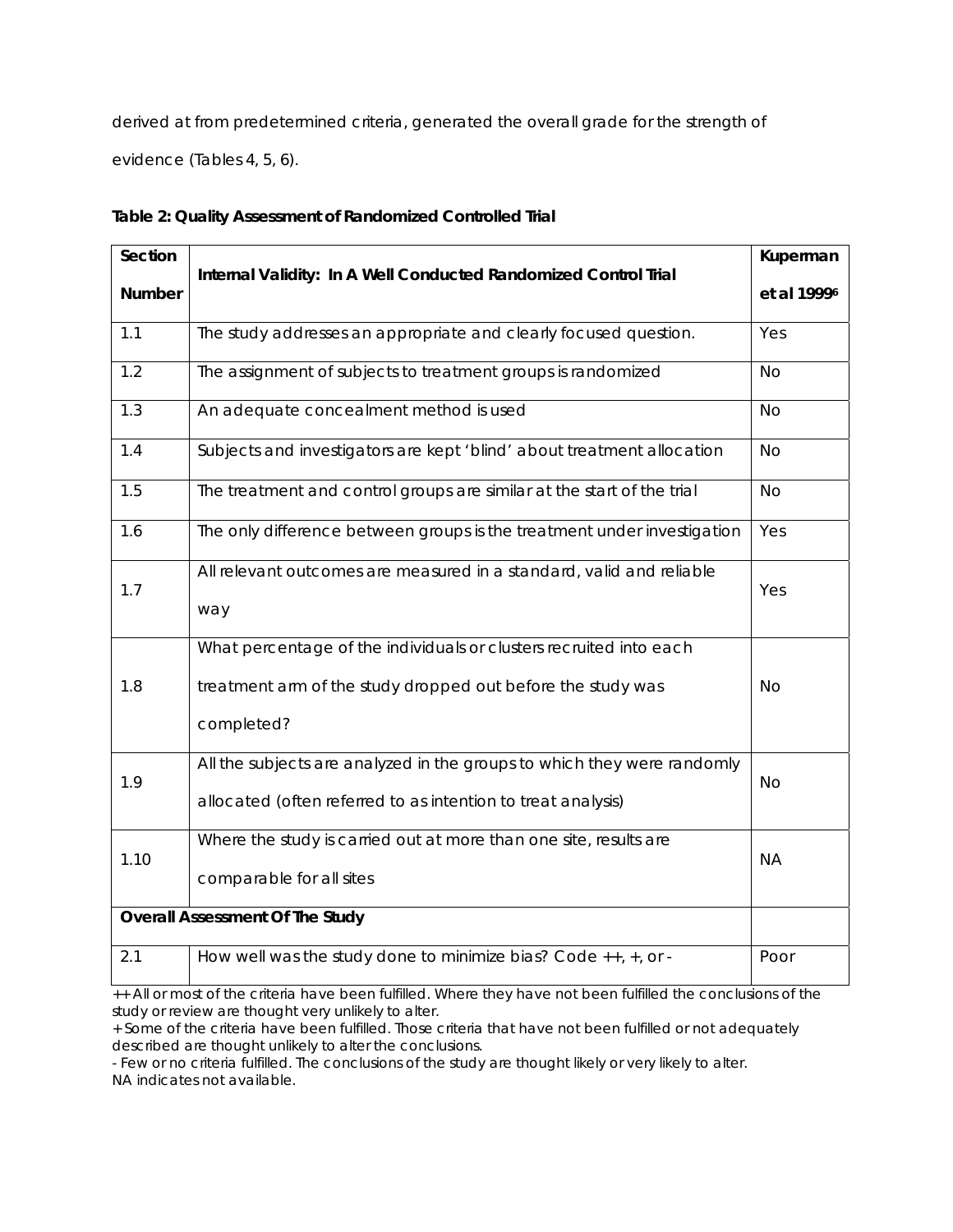Modified with permission from 20 from the Scottish Intercollegiate Guidelines Network (SIGN); Copyright 2004. Copyright of the material in table 2 is retained by SIGN. For specific information regarding terms and conditions of the use of this material, go to http://www.sign.ac.uk/guidelines/published/licence/.html. The reference column was added Aug 2011.

|                |                                                                                                                     | Huang et | Wager et al |
|----------------|---------------------------------------------------------------------------------------------------------------------|----------|-------------|
|                | <b>Items of Quality Assessment</b>                                                                                  |          | 200718      |
| 1              | Intervention occurred independently of other changes over time                                                      | Done     | Done        |
| $\overline{2}$ | Intervention was unlikely to affect data collection                                                                 | Done     | Done        |
| 3              | The primary outcome was assessed blindly or was measured<br>objectively                                             | Done     | Done        |
| 4              | The primary outcome was reliable or was measured objectively                                                        | Done     | Done        |
| 5              | The composition of data at each time point covered at least 80%<br>of the total number of participants in the study | Done     | Done        |
| 6              | The shape of the intervention effect was pre-specified                                                              | Done     | Done        |
| $\overline{7}$ | A rationale for the number and spacing of data points was<br>described                                              | Not done | Not done    |
| 8              | The study was analyzed appropriately using time series technique                                                    | Not done | Not done    |
|                | <b>Overall Quality</b>                                                                                              | Good     | Good        |

## **Table 3: Quality Assessment of Time Series**

<sup>21</sup>Ramsay CR, Matowe L, Grilli R, Grimshaw JM, Thomas RE. Interrupted time series designs in health technology assessment: lessons from two systematic reviews of behavior change strategies. *Int J Technol Assess Health Care.*19(4):613-623, 2003, reproduced with permission.

#### **Table 4: Body of Evidence Matrix Component**

|               | Excellent | Good                                  | Satisfactory           | Poor                 |
|---------------|-----------|---------------------------------------|------------------------|----------------------|
| Evidence base |           | several level I or   one or two level | level III studies with | level IV studies, or |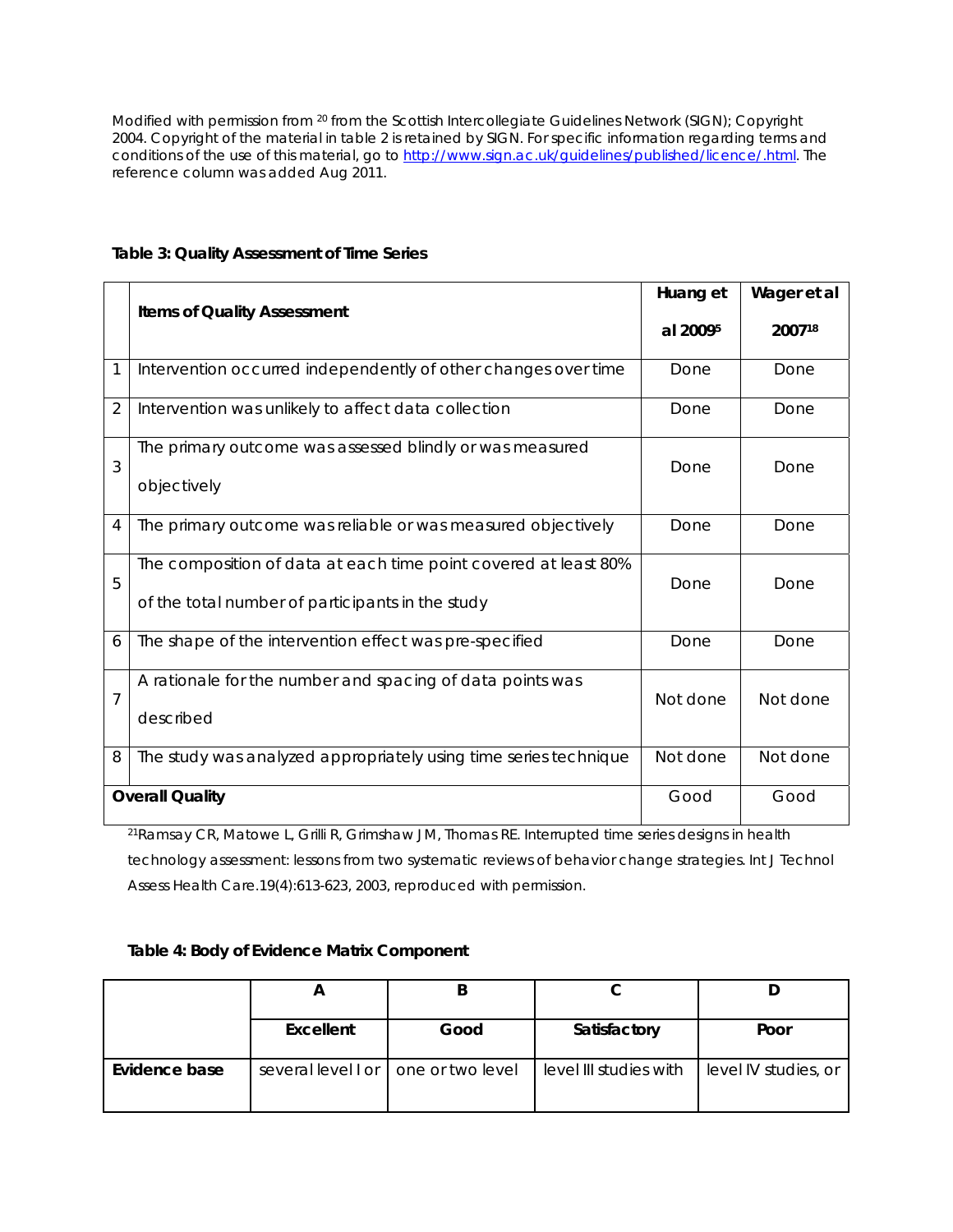|                        | level II studies | Il studies with low | low risk of bias, or  | level I to III studies |
|------------------------|------------------|---------------------|-----------------------|------------------------|
|                        | with low risk of | risk of bias or a   | level I or II studies | with high risk of      |
|                        | bias             | SR/multiple         | with moderate risk    | bias                   |
|                        |                  | level III studies   | of bias               |                        |
|                        |                  | with low risk of    |                       |                        |
|                        |                  | bias                |                       |                        |
| Consistency            | all studies      | most studies        | some inconsistency    | evidence is            |
|                        | consistent       | consistent and      | reflecting genuine    | inconsistent           |
|                        |                  | inconsistency       | uncertainty around    |                        |
|                        |                  | may be              | clinical question     |                        |
|                        |                  | explained           |                       |                        |
| <b>Clinical impact</b> | very large       | substantial         | moderate              | slight or restricted   |
| Generalizability       | population/s     | population/s        | population/s          | population/s           |
|                        | studied in body  | studied in the      | studied in body of    | studied in body        |
|                        | of evidence      | body of             | evidence differ       | of evidence            |
|                        | are the same     | evidence are        | from target           | differ from target     |
|                        | as the target    | similar to the      | population for        | population and         |
|                        | population for   | target              | guideline but it is   | hard to judge          |
|                        | the guideline    | population for      | clinically sensible   | whether it is          |
|                        |                  | the guideline       | to apply this         | sensible to            |
|                        |                  |                     | evidence to target    | generalise to          |
|                        |                  |                     | population            | target population      |
| Applicability          | directly         | applicable to       | probably              | not applicable to      |
|                        | applicable to    | American            | applicable to         | American               |
|                        | American         | healthcare          | American              | healthcare             |
|                        | healthcare       | context with few    | healthcare context    | context                |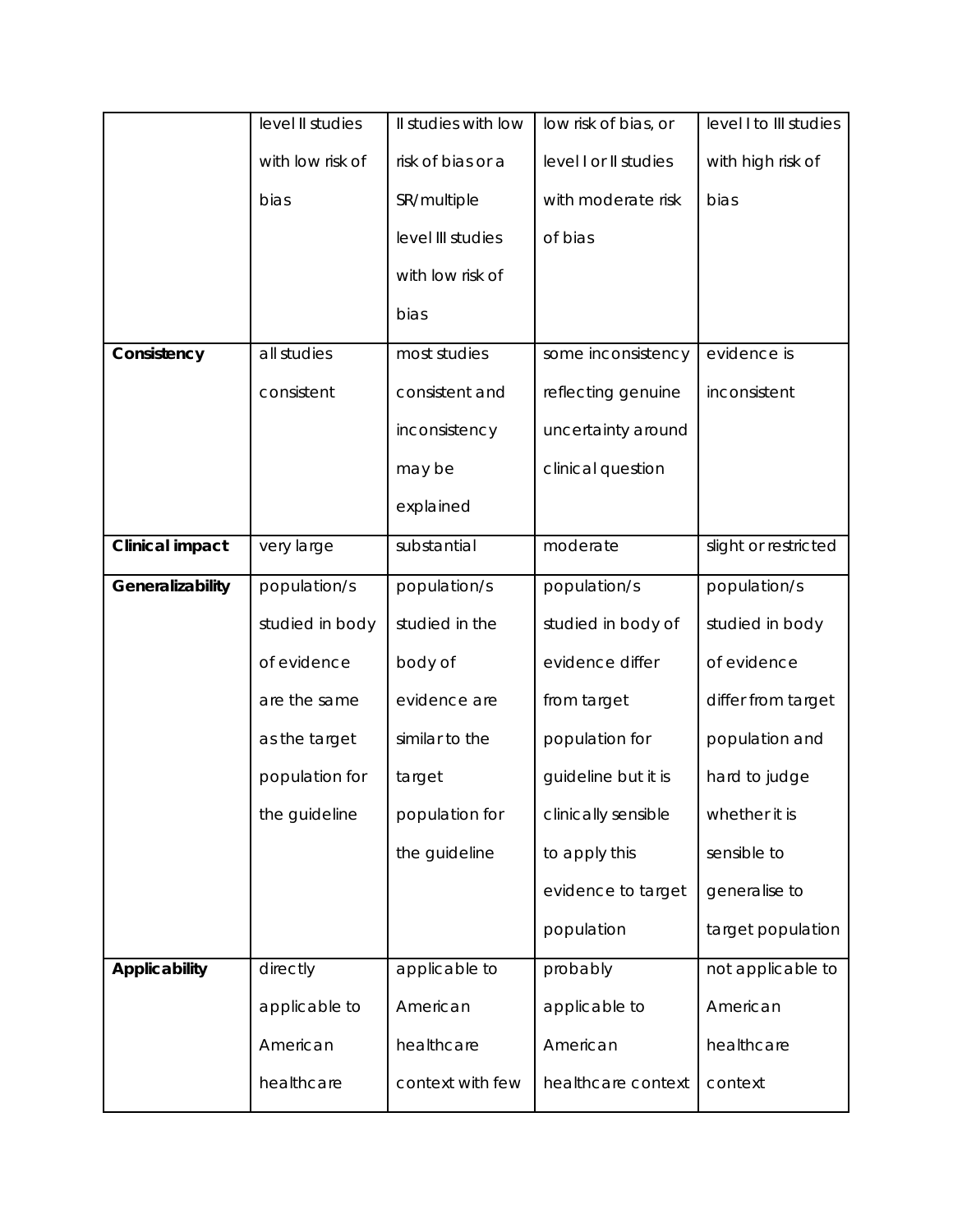| context                                                                                                    | caveats | with some caveats |  |
|------------------------------------------------------------------------------------------------------------|---------|-------------------|--|
| Deprinted with permission from 21 Hiller C. Crimmer Comers K. Merlin I. of al. <i>DMC Med Des Mothodol</i> |         |                   |  |

Reprinted with permission from 22 Hillier S, Grimmer-Somers K, Merlin T, et al. *BMC Med Res Methodol.*  2011;11(1):23.

#### **Table 5: Definition of grades of recommendations**

| Grade of       | <b>Description</b>                                                   |
|----------------|----------------------------------------------------------------------|
| recommendation |                                                                      |
| A              | Body of evidence can be trusted to guide practice                    |
| B              | Body of evidence can be trusted to guide practice in most situations |
| C              | Body of evidence provides some support for recommendation(s) but     |
|                | care should be taken in its application                              |
| D              | Body of evidence is weak and recommendation must be applied with     |
|                | caution                                                              |

Reprinted with permission from 22 Hillier S, Grimmer-Somers K, Merlin T, et al. *BMC Med Res Methodol.*  2011;11(1):23.

#### **Table 6: Recommendation Grade**

1. Each institution should create its own policy regarding URGENT DIAGNOSES and SIGNIFICANT UNEXPECTED DIAGNOSES in ANATOMIC PATHOLOGY. This policy should be separate from critical result/panic value policies in clinical pathology with the expectation of a different timeframe for communication.

Four studies<sup>2,5,8,18</sup> partially supported the recommendation. Two of these studies<sup>5,18</sup> are

uncontrolled Time series studies and one5 of which assessed the program instead of policy. Two

studies<sup>2,8</sup> are on survey.

Evidence base: C

Consistency: D

Clinical impact: C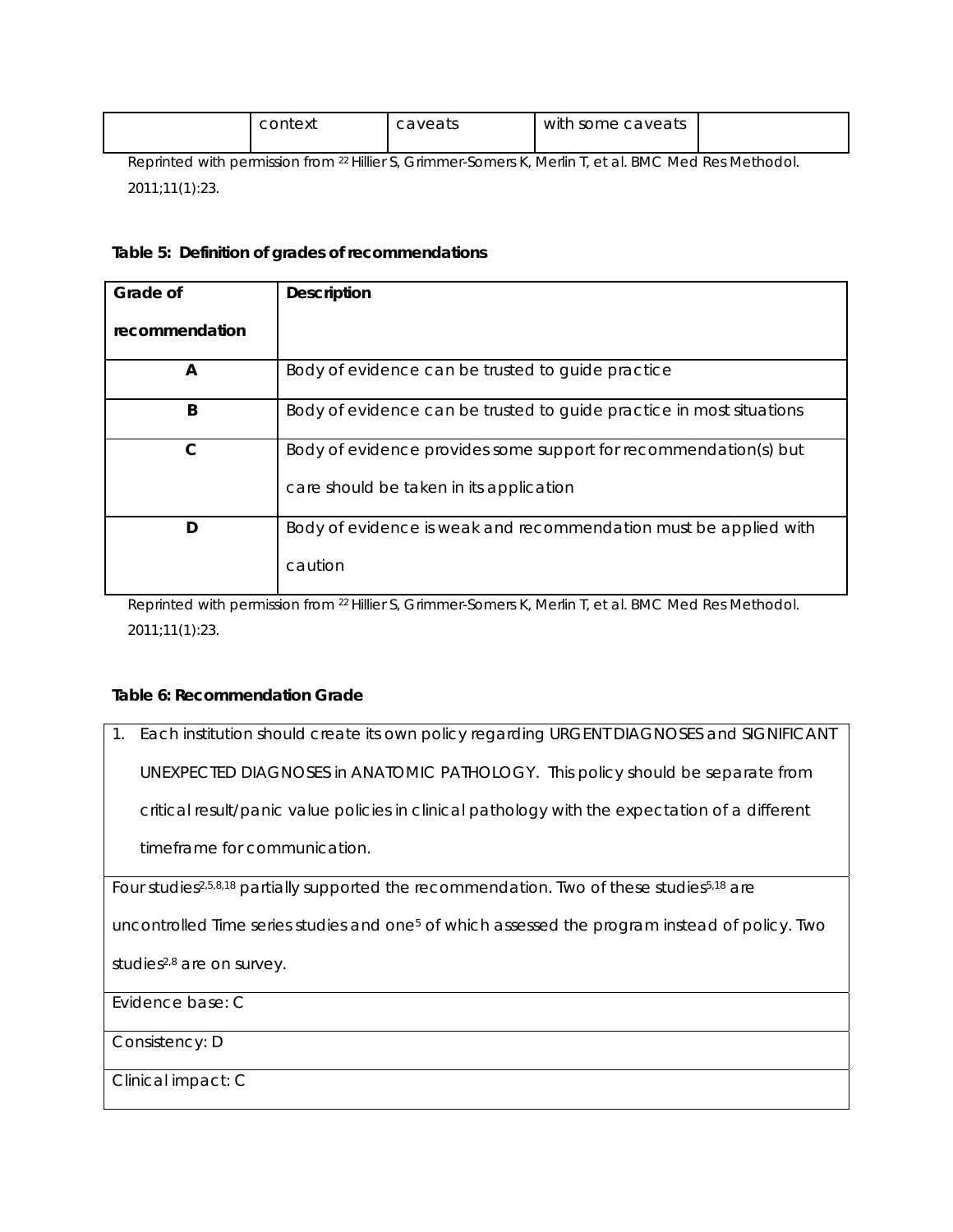Generalizability: A

Applicability: A

Overall Grade: C

2. A. Pathology departments should determine specific urgent diagnoses in collaboration with the clinical staff. Pathologists, however, should use their experience and judgment to communicate any diagnoses, even if not included in the policy. In hospital practice,

approval by the appropriate institutional governing body is recommended.

Evidence base: No Evidence

Consistency: Not Applicable

Clinical impact: Not Applicable

Generalizability: Not Applicable

Applicability: Not Applicable

Overall Grade: D

B. These urgent diagnoses should include situations where urgently conveying the

information may directly affect patient care. An example of an urgent diagnosis is an unknown

life threatening infection in an immune compromised patient.

Three studies<sup>6,9,10</sup> supported the recommendation. One<sup>6</sup> of these is a poor quality randomized

controlled trial. Two studies<sup>9,10</sup> are on survey.

Evidence base: C

Consistency: D

Clinical impact: D

Generalizability: A

Applicability: A

Overall Grade: C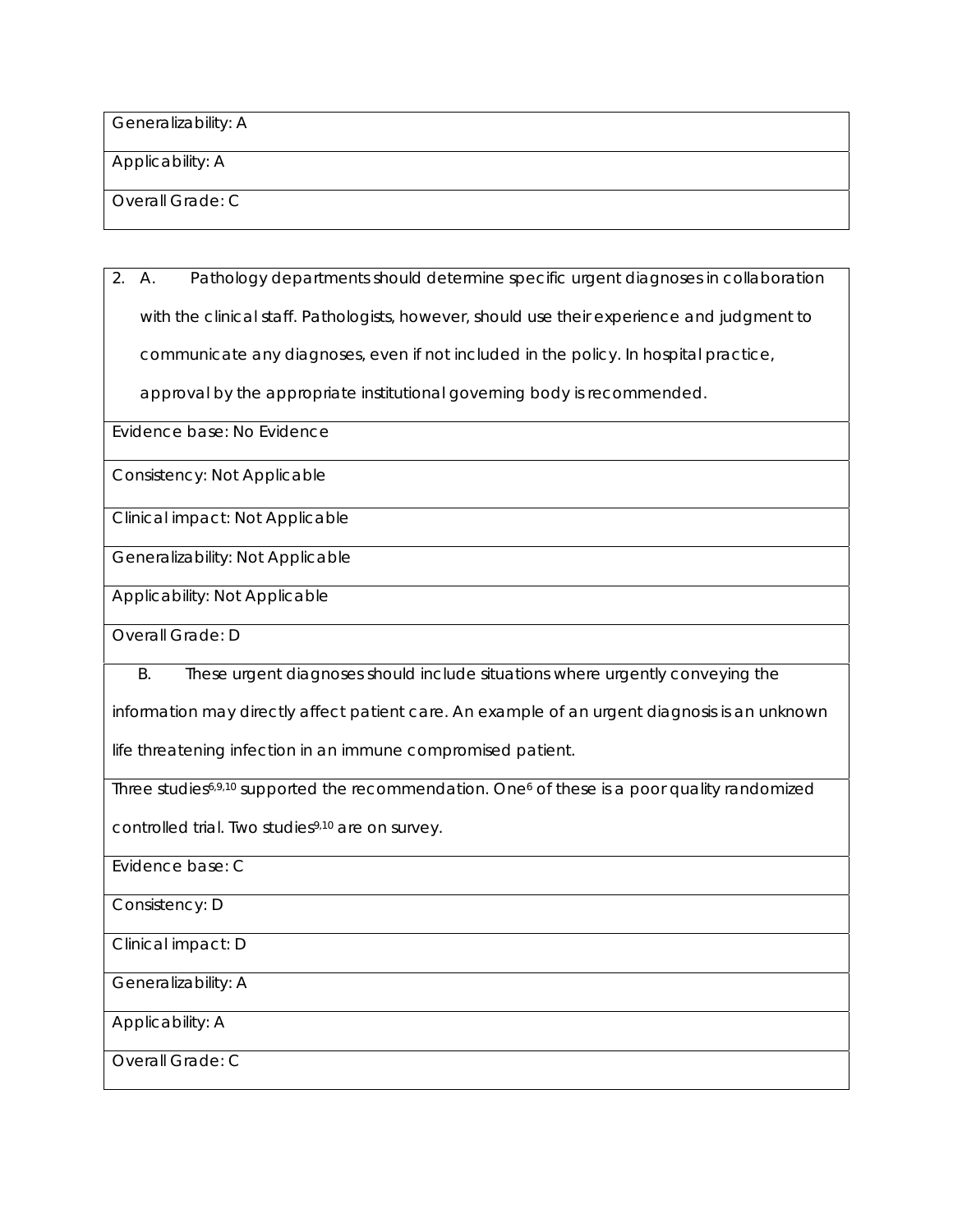3. Determination of a significant unexpected diagnosis is heavily dependent on the pathologist's judgment as a physician. By their nature, significant unexpected diagnoses cannot always be anticipated. Examples such as a frozen section permanent section discordance that affects patient care or a clinically unsuspected malignancy may be listed in the policy.

Evidence base: No Evidence

Consistency: Not Applicable

Clinical impact: Not Applicable

Generalizability: Not Applicable

Applicability: Not Applicable

Overall Grade: D

4. Pathologists should communicate urgent diagnoses as soon as possible as it may directly impact patient care, but each institution should establish a reasonable time frame. We recommend no longer than the same day on which the diagnosis is made. Communication of significant unexpected diagnoses should occur as soon as is practical; pathologists may exercise their judgment as to the appropriate timing of communication.

Four studies<sup>2,6,9,10</sup> partially supported the recommendation. Three<sup>2,9,10</sup> of these are on survey and one<sup>6</sup> is a poor quality randomized controlled trial. Another survey<sup>11</sup> mentioned that a stat call should be made in 20% of the Critical Value reports and the opinion of the pathologists and clinicians varied for other diagnoses.

Evidence base: C

Consistency: D

Clinical impact: B

Generalizability: A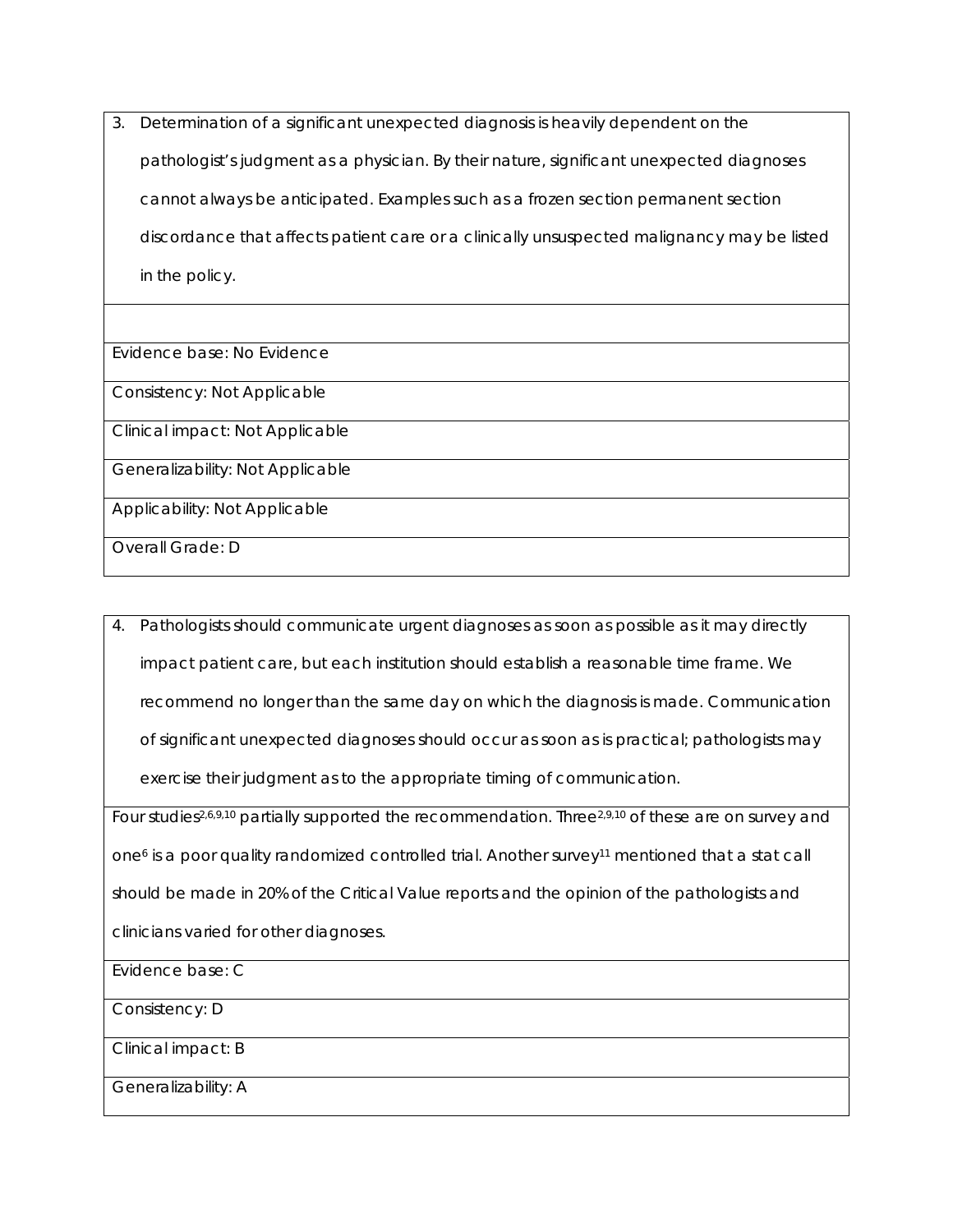Applicability: A

Overall Grade: C

5. Pathologists should communicate verbally and directly with physicians, but other satisfactory methods of communication may be established and validated by each institution. Back up communication plans should be developed for those circumstances in which a physician is not available.

Three studies<sup>2,9,10</sup> supported the recommendation, whereas one study<sup>11</sup> mentioned that stat

phone call be made in 20% of the Critical Value reports.

Evidence base: C

Consistency: D

Clinical impact: C

Generalizability: A

Applicability: A

Overall Grade: C

6. Pathologists should document the communication. This can be done in the original pathology report, as an addendum, in the electronic medical record, or by another mechanism.

Documentation should include the person with whom the case was discussed, the time and

date and when appropriate, the means of communication.

Four studies<sup>2,5,9,10</sup> supported the recommendation. Three<sup>2,9,10</sup> of these are on survey and one is

Time series<sup>5</sup>. Another survey<sup>11</sup> mentioned that a documentation of phone call was found in 30%

of the Critical Value reports.

Evidence base: C

Consistency: D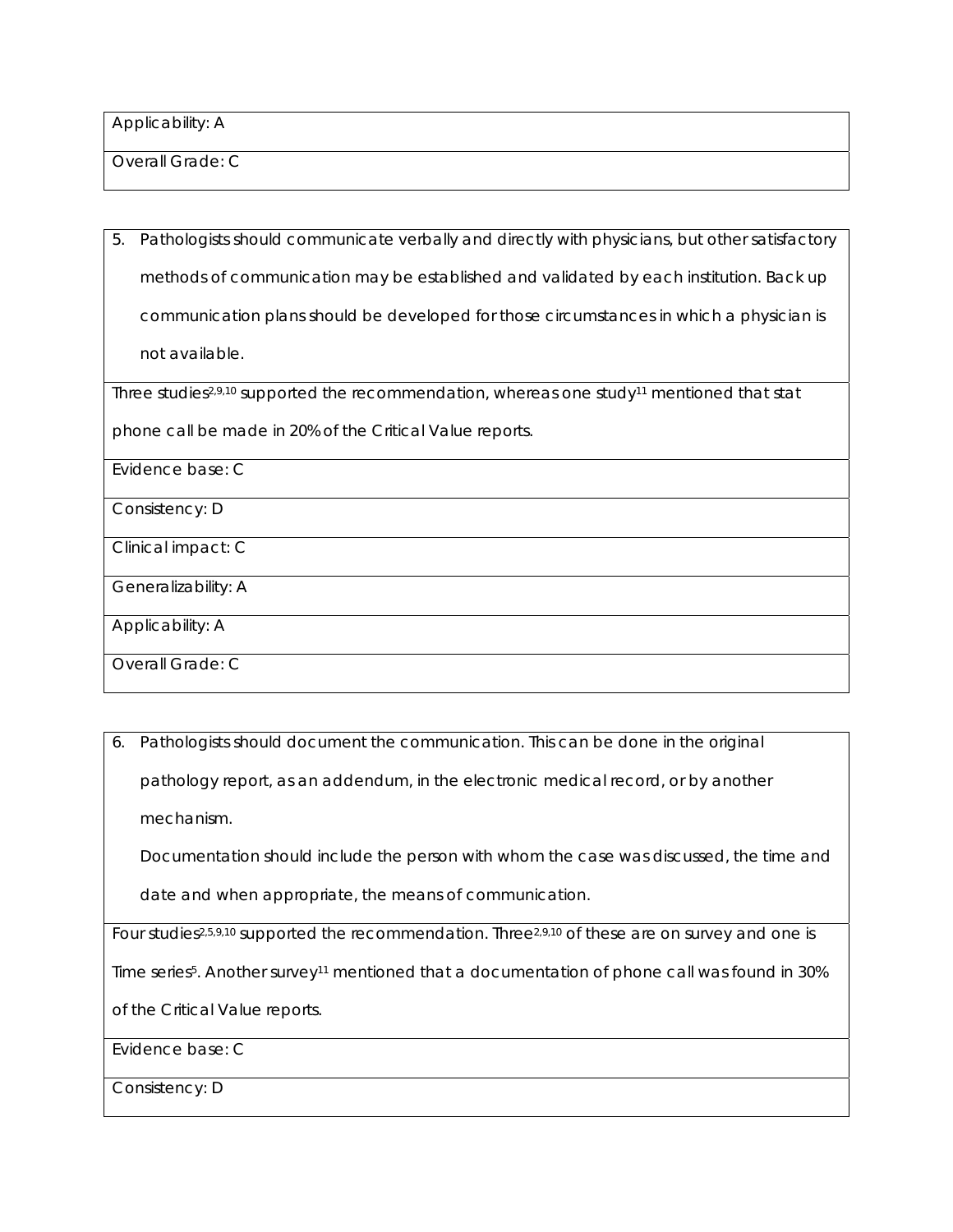| Clinical impact: C  |  |
|---------------------|--|
| Generalizability: A |  |
| Applicability: A    |  |
| Overall Grade: C    |  |

#### **D. Methods used to produce guideline/consensus statements**

The WG members obtained expert consensus on the statements. The chair sent out 10 communication statements and requested all members to respond with Agree, Disagree, or needs further discussion during a face-face meeting. Resolution was obtained by majority consensus.

The WG met in September 2010; additional work on the project was completed through teleconference webinars, collaboration site access (Oracle WebCenter Spaces v11.1.1.2.0, Oracle Corp, Redwood Shores, CA) and electronic mail. The purpose of the panel meeting was to refine the literature search, and approach the situation from multiple aspects of laboratory service. All members of the WG participated in the draft of consensus statements and manuscript, which was then disseminated for review by the entire work group. A public comment period was held from March 11 through April 10, 2011. An announcement was sent to the following societies: College of American Pathologists (CAP), Association of Directors of Anatomic and Surgical Pathology (ADASP), American Society of Clinical Pathology (ASCP), American Society of Cytopathology (ASC), Arthur Purdy Stout Society (APSS), and Papanicolaou Society of Cytopathology (PSC). The website received 599 visits with 441 comments in total. The chair reviewed and documented according to whether the comment was in agreement, disagreement or neutral. The response was documented as maintain original recommendation; revise with minor language change, or considered major recommendation change. One consensus statement was removed (major recommendation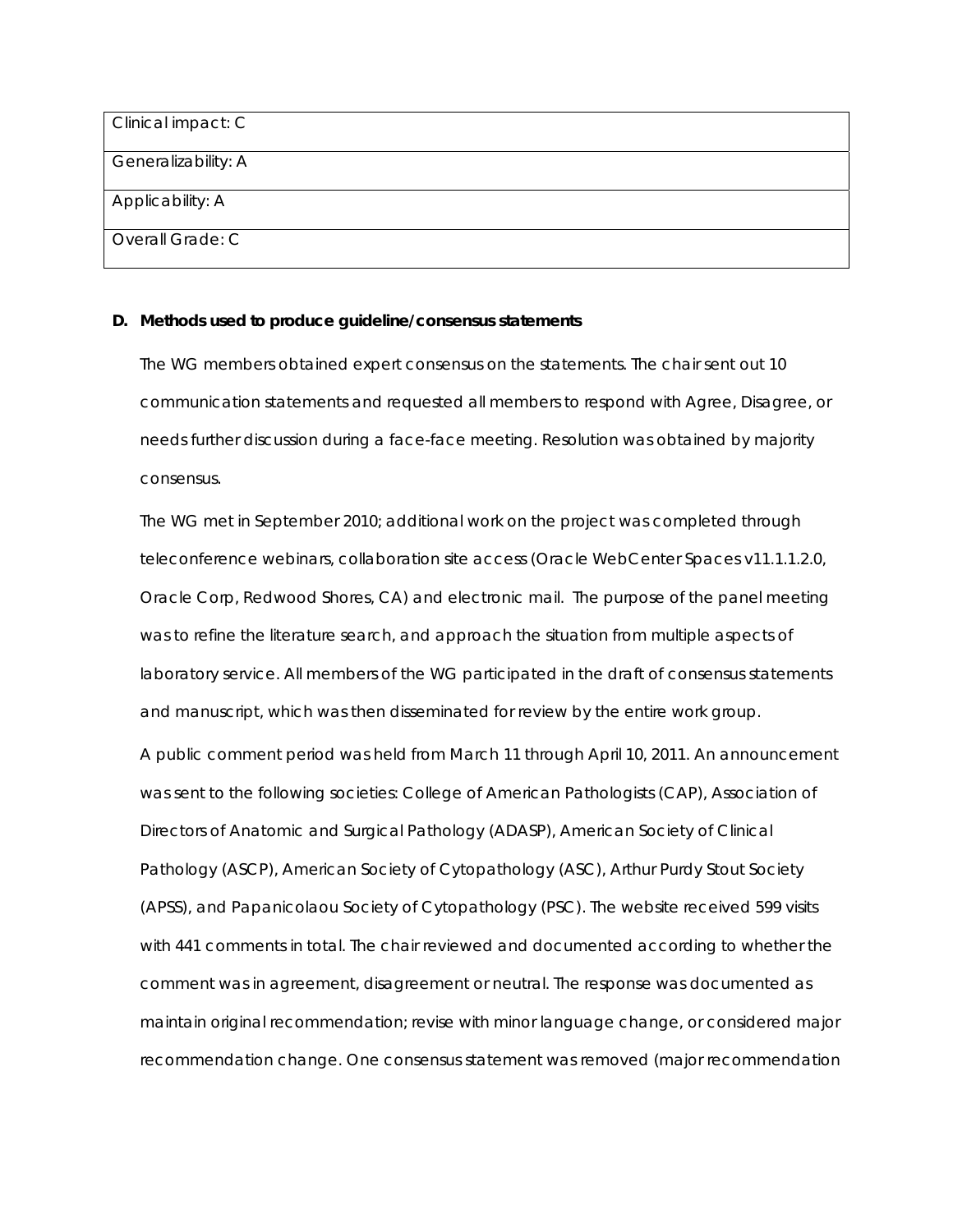change) based upon the feedback received and several were revised with minor language changes by the work group.

The CAP Center Subcommittee and the ADASP officers provided final review and approval of the manuscript.

#### References:

- **1.** Moher D, Liberati A, Tetzlaff J, Altman DG. Preferred reporting items for systematic reviews and meta-analyses: the PRISMA statement. *PLoS Med.* 2009;6(7):e1000097.
- **2.** Coffin CM, Spilker K, Lowichik A, et al. Critical values in pediatric surgical pathology: definition, implementation, and reporting in a children's hospital. *Am J Clin Pathol.*  2007;128(6):1035-1040.
- **3.** Clayton ACP, T.C.; Tazelaar, H.D.; Liu, Y.L.; Leon, M.E.; Silverman, J.F. The prevalence of critical values in cytopathology. *95th Annual Meeting of the United States and Canadian Academy of Pathology*. Hyatt Regency Atlanta, Atlanta, Georgia (USA) 2006.
- **4.** Hanna D, Griswold P, Leape LL, Bates DW. Communicating critical test results: safe practice recommendations. *Jt Comm J Qual Patient Saf.* 2005;31(2):68-80.
- **5.** Huang EC, Kuo FC, Fletcher CD, Nose V. Critical diagnoses in surgical pathology: a retrospective single-institution study to monitor guidelines for communication of urgent results. *Am J Surg Pathol.* 2009;33(7):1098-1102.
- **6.** Kuperman GJ, Teich JM, Tanasijevic MJ, et al. Improving response to critical laboratory results with automation: results of a randomized controlled trial. *J Am Med Inform Assoc.*  1999;6(6):512-522.
- **7.** Myers JL. Critical values and persistent challenges in communicating pathology results. *CAP Companion Meeting at USCAP 2010 Quality and Patient Safety in Anatomic Pathology: Practical Solutions*. Marriott Wardman Park Hotel, Washington, DC (USA) 2010.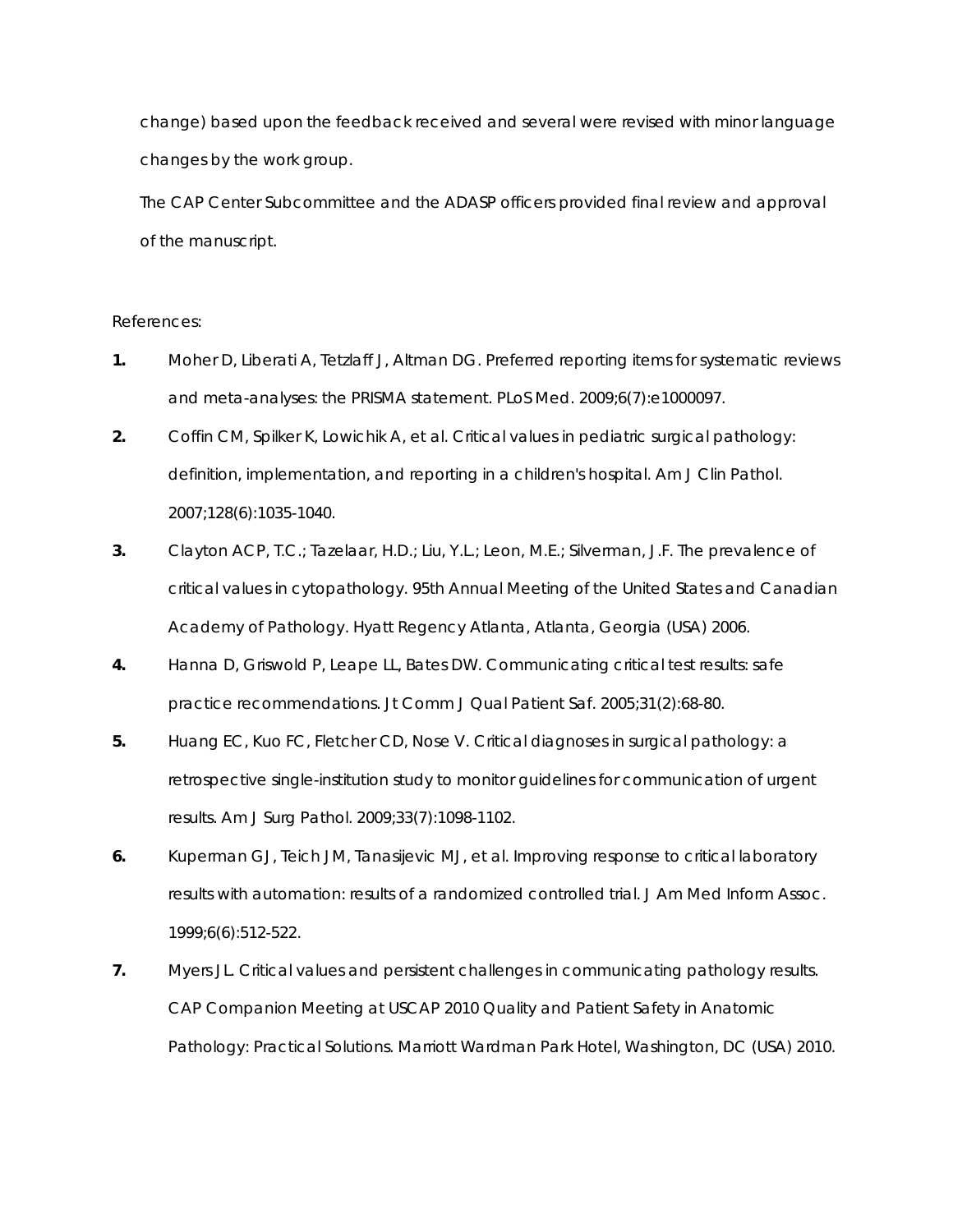- **8.** Nakhleh RE, Souers R, Brown RW. Significant and unexpected, and critical diagnoses in surgical pathology: a College of American Pathologists' survey of 1130 laboratories. *Arch Pathol Lab Med.* 2009;133(9):1375-1378.
- **9.** Pereira TC, Silverman JF, LiVolsi V, et al. A multi-institutional survey of critical diagnoses (critical values) in surgical pathology and cytology. *Am J Clin Pathol.* 2008;130(5):731-735.
- **10.** Pereira TC, Clayton AC, Tazelaar HD, Liu Y, Leon M, Silverman JF. Critical values in cytology. *Diagn Cytopathol.* 2006;34(6):447-451.
- **11.** Pereira TC, Liu Y, Silverman JF. Critical values in surgical pathology. *Am J Clin Pathol.*  2004;122(2):201-205.
- **12.** Piva E, Lippi G, Plebani M. Notification of abnormal and critical values: the road ahead. *Am J Med.* 2010;123(10):e19; author reply e21.
- **13.** Sarewitz SJ, Williams RB. Significant and unexpected versus critical results in surgical pathology. *Arch Pathol Lab Med.* 2009;133(9):1366.
- **14.** Silverman JF, Pereira TC. Critical values in anatomic pathology. *Arch Pathol Lab Med.*  2006;130(5):638-640.
- **15.** Steindel SJ. Critical values: When they're reported, how they're used. *CAP Today.*  1994;94(3):22-25.
- **16.** Tazelaar HD, Pereira TC, Clayton AC, Liu YL, Leon ME, Silverman JF. The perception of clinicians and pathologists about critical values in cytopathology. *95th Annual Meeting of the United States and Canadian Academy of Pathology*. Hyatt Regency Atlanta, Atlanta, Georgia (USA) 2006.
- **17.** Joint Commission. 2011 National patient safety goals, laboratory services program (NPSGs). http://www.jointcommission.org/lab\_2011\_npsgs. Accessed May 3, 2011.
- **18.** Wagar EA, Stankovic AK, Wilkinson DS, Walsh M, Souers RJ. Assessment monitoring of laboratory critical values: a College of American Pathologists Q-Tracks study of 180 institutions. *Arch Pathol Lab Med.* 2007;131(1):44-49.